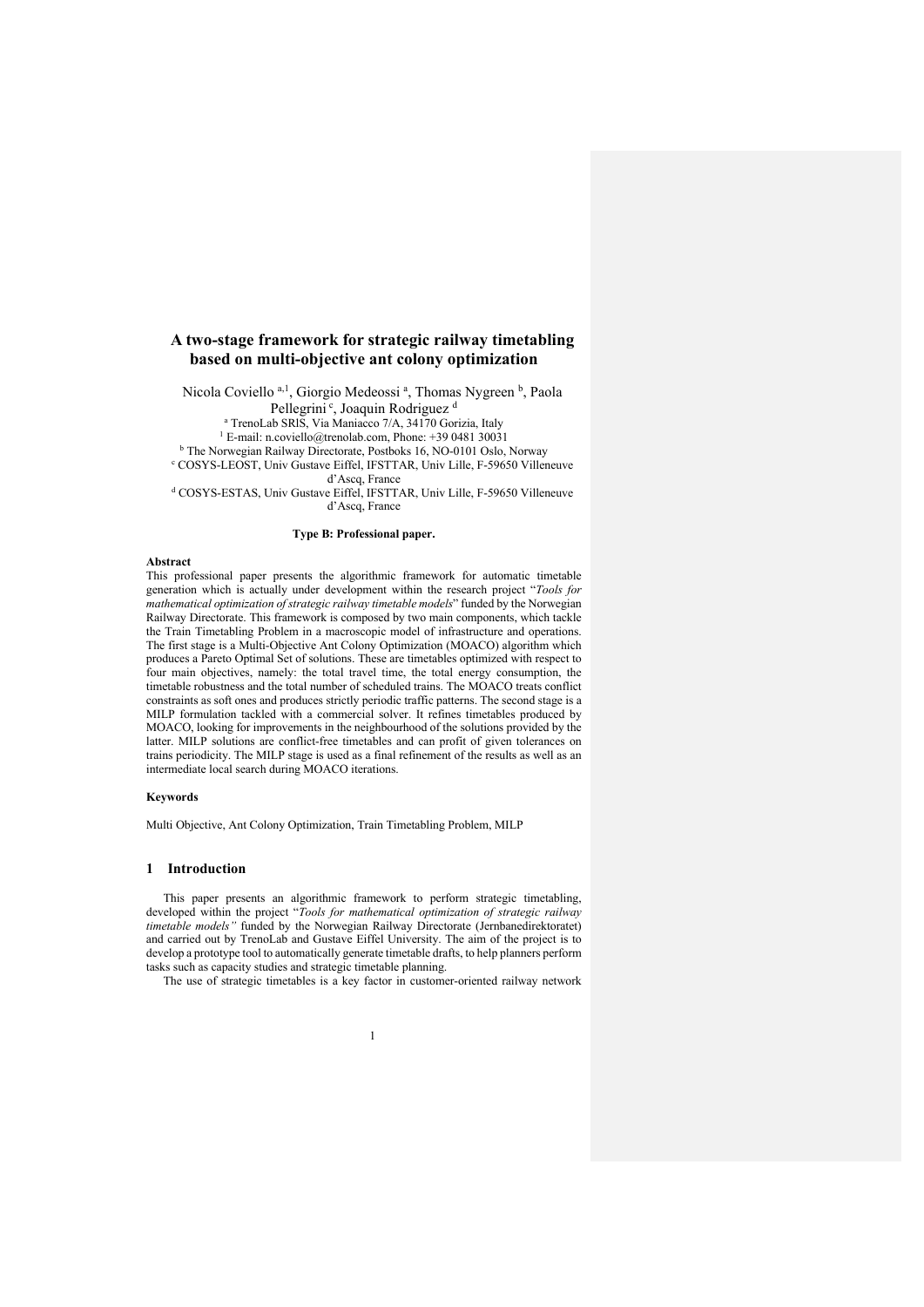development. Based on the predicted demand for, or politically desired, transport capacity, Jernbanedirektoratet develops service concepts characterising the train services provided to the passengers and freight customers through stopping patterns, travel times, frequencies, distribution of departures throughout each day or week, and generic type of rolling stock. Strategic timetabling is the task of transforming these service concepts into feasible timetables on a matching infrastructure model.

This task requires looking at infrastructure capacity as a limited resource that can be exploited in different ways. Relevant literature (see for instance Goverde et al., 2016, and Yan et al., 2019) points out that capacity utilisation is effectively represented by sets of timetables representing an approximation of a Pareto-Optimal Set (POS) in the objective functions (hyper)space. The POS represents the best-found ways to exploit the available capacity, and is constituted by a set of non-dominated solutions, each solution being a timetable. From a practical point of view, it represents the best trade-offs between different Key Performance Indexes (KPIs).

The Train Timetable Problem (TTP) is a classical problem in the field of Operations Research. It is notoriously NP-hard, meaning that for large instances exact methods likely fail to return the optimal solution in a reasonable time. No guarantee exists to find even high-quality feasible solutions quickly. Here, the size of practical instances is typically large. Furthermore, exact methods as those based on an integer linear programming formulation tackled by commercial solvers cannot manage Paretian multi-objective optimization within a single algorithm run. To this purpose, they need to be run repeatedly, involving significant time consumption.

Metaheuristics are algorithmic principles that can be instantiated to tackle virtually any optimization problem. They have proven to be effective in tackling combinatorial NP-hard problems as the TTP. On one hand, they can provide rather good solutions within a reasonable computation time. Furthermore, they can be easily extended to perform multiobjective optimization, and in particular to search for a POS of solutions. On the other hand, they often rely on sets of parameters that shall be carefully tuned and they cannot ensure the solution's optimality.

In our approach, we exploit the two perspectives, by combining an Ant Colony Optimization (ACO) algorithm and a Mixed Integer Linear Programming (MILP) formulation tackled by a commercial solver.

The paper is structured as follows: Section 2 introduces the input data model exploited by the algorithmic framework, as well as the outputs returned to the user. Section 3 presents the overall architecture of the algorithmic framework, while Section 4 focuses on the multiobjective ACO algorithm. Section 5 describes the role played by the MILP formulation. Finally, conclusions are drawn in Section 6.

### **2 Input and output**

We adopt a macroscopic model for infrastructure and operations, based on a multigraph, where nodes are stations and edges line stretches connecting consecutive stations. Edges can be mono- or bi-directional, and more than one edge can connect the same pair of consecutive stations.

Infrastructure input data describe the rolling stock / infrastructure interaction: for each edge and rolling stock type, the minimum technical run times, the minimum energy consumption and the minimum headways are provided. A timetable is said to be conflictfree (in this model) when minimum headways are respected by all pairs of consecutive trains. Maximum energy consumptions and headways are computed for trains (pairs of

 $\mathcal{L}$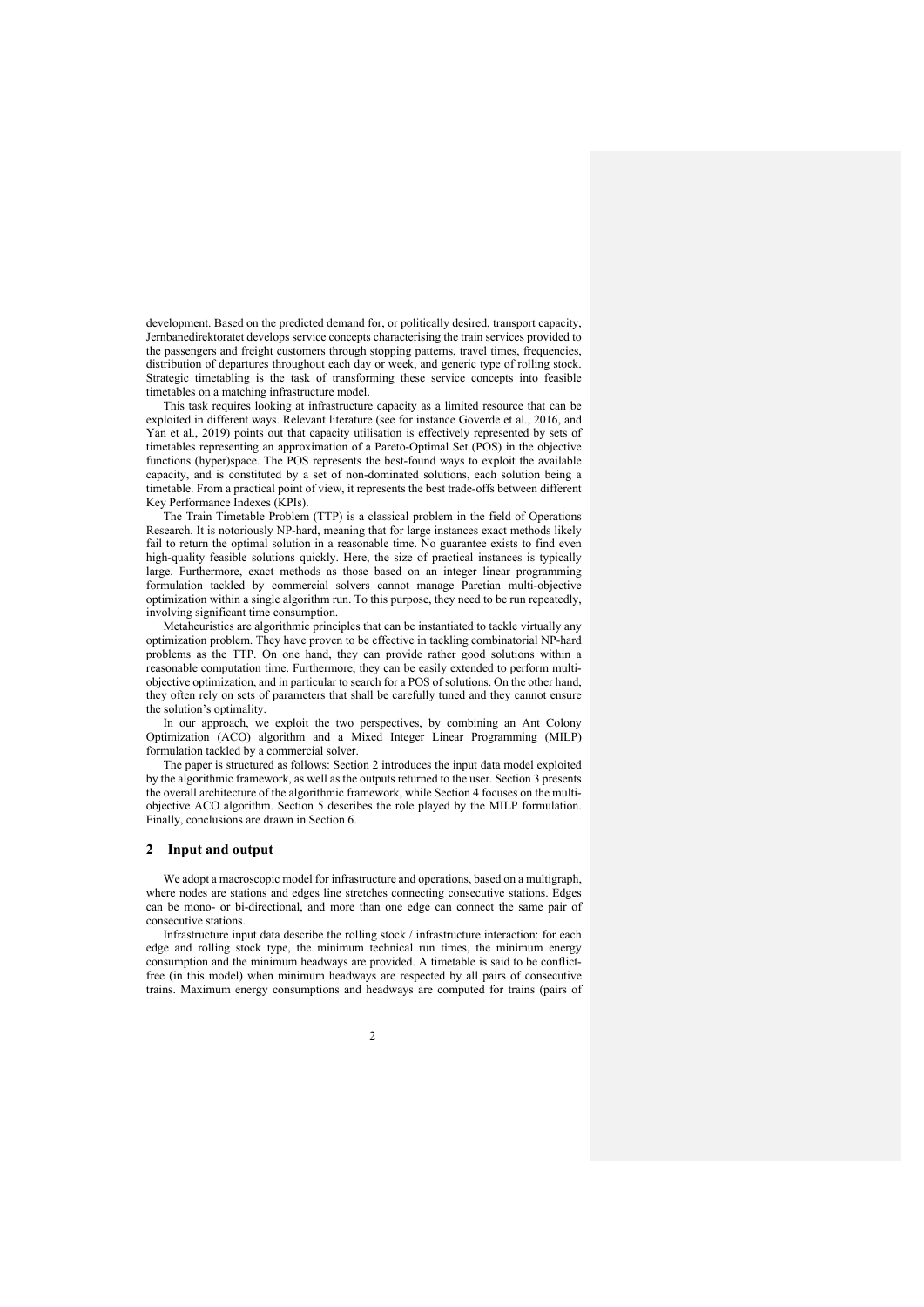trains, in case of headways) travelling at their minimum technical run time. The timetabling algorithm is let free to schedule train-paths with a run time greater than the minimum technical one. This would affect the relevant energy consumptions and headways. In reality they would vary in a non-linear way, mainly depending on the speed profile followed by trains. In our model, the relationship linking run times with energy consumptions and headways is modelled as a linear one, assuming that run times are let free to vary only within a small neighbourhood (+10 % max) of the minimum technical ones.

Timetable input data describe the train services that shall be scheduled in the resulting timetables. This information is provided for each train group, being a train group set of periodic trains. Three types of groups can be defined: fixed groups represent a mere constraint to the timetabling process; movable groups can be adjusted in time and space to optimize the resulting timetables; the same applies to optional groups, for which in addition the choice to schedule them or not can be performed by the algorithm.

Each group is qualified by a period, a number of courses, a priority factor and an admissibility region in time and space. The latter defines the path (in time-space), the available station tracks in each node, the minimum and maximum stop, arrival and departure times in each station. If time-admissibility allows some flexibility, we say that the group is *movable*. In each station on the group's journey, a periodicity tolerance is defined. It will allow the algorithm to schedule the group's courses with some deviation from the strictly periodic pattern. Spare courses are modelled as single-train groups.

To perform multi-objective optimization, we consider the following objectives:

- 1. Minimization of the total weighted travel time of trains;<br>2. Minimization of the total weighted energy consumption
- Minimization of the total weighted energy consumption;
- 3. Maximization of the total weighted number of optional train groups actually scheduled in the resulting timetable;
- 4. Maximization of the timetable robustness.

## All these objectives are computed by means of specific KPIs, calculated on the resulting timetables:

- 1. Travel times are trivially calculated as the difference between the arrival time at a train's last station and the departure time from the train's first station. The total travel time is the weighted sum of the trains' travel times, weights being proportional to train priorities.
- 2. Energy consumption strictly depends on the running times of trains in each infrastructure edges, as well as on whether trains perform passes or stops in stations where both options are allowed. All energy consumption values are input data. The total energy consumption is the weighted sum of the trains' energy consumptions, weights being proportional to train priorities.
- 3. The total weighted number of optional trains scheduled is trivially computed taking into account train priorities.
- 4. Robustness can be evaluated by means of several KPIs (see Goverde and Hansen, 2013). For a strong integration within the ACO architecture, we consider a KPI that can be incrementally computed during the solution construction. Specifically, we maximise the minimum buffer time in the timetable. A buffer time is the time separation between two feasible consecutive utilisations of the same infrastructure part (line stretch or station track) minus the minimum separation imposed between them (minimum technical headway).

**Commentato [NC1]:** 4. The multi-objective of the train timetabling problem should be formally formulized, especially because this paper is supported by the project related to the mathematical optimization. Most descriptions of the objectives are clear except the calculation of buffer time (might be easier to understand if it is expressed by formulations).

**Commentato [NC2R1]:** I'm sorry but I think that to add the formal equations would result in a useless prolongation of the paper, since it is not just a matter of adding 5 more formulae, but also to introduce and explain all the adopted formulation.

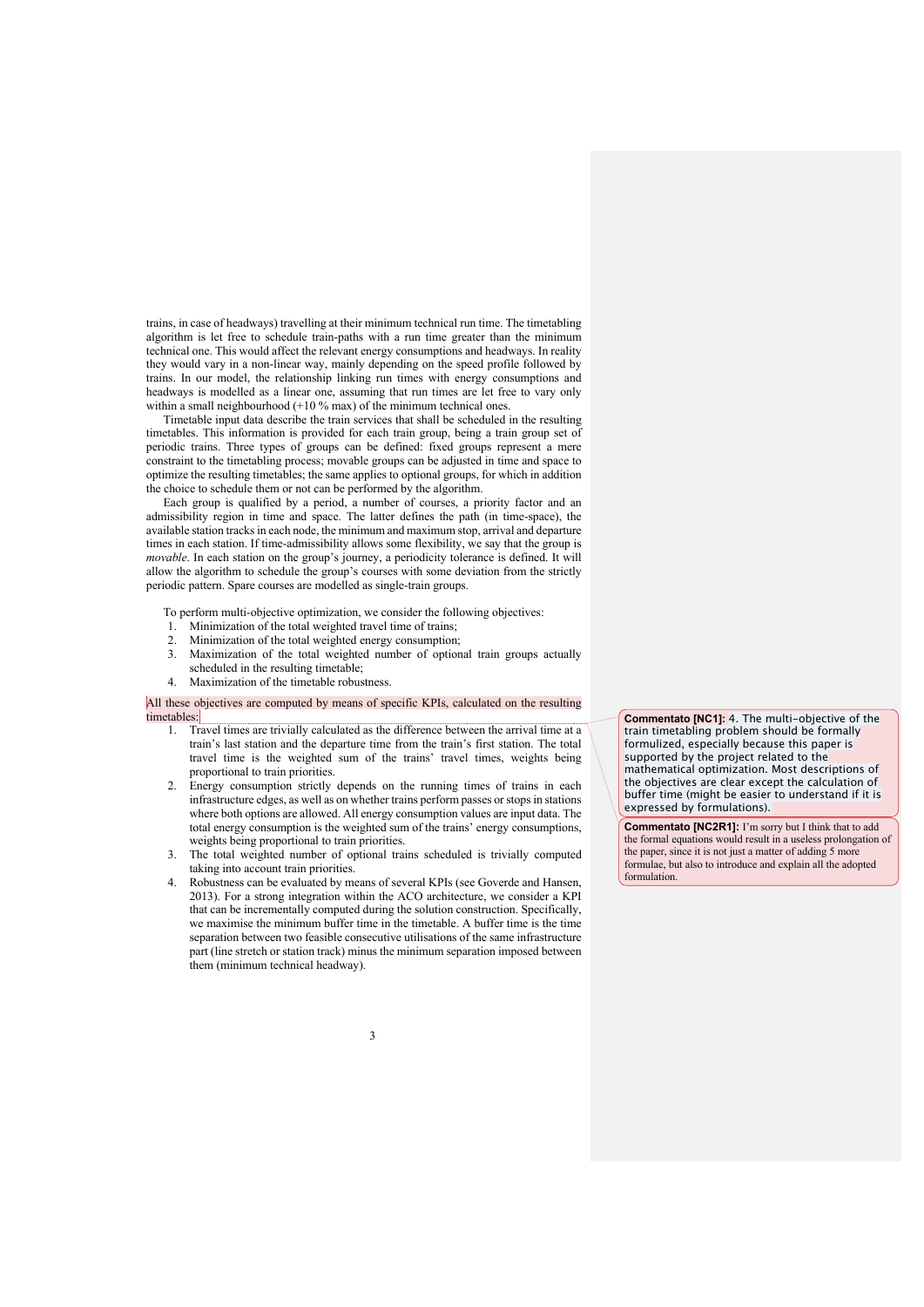As an output, the framework returns the whole POS of timetables found, each of them characterized by the relevant values of the considered KPIs. Timetables can be exported in common formats (CSV, RailML) in order to be used in third-party editing and simulation tools.

#### **3 Algorithm architecture**

In principle, the ACO algorithm performs a broad exploration of the problem space, selecting a POS of "promising" solutions. They are further refined by the MILP formulation tackled by a commercial solver, which looks for improvements in the neighbourhood of the solutions provided by ACO.

Figure 1 displays the architecture of the algorithm. Grey ovals represent data contents, blue rectangles processes and orange diamonds conditional switches. Solid arrows mark the operations flows, while dashed ones data feedings. Starting from input data, the Multi-Objective ACO (MOACO) through multiple iterations maintains and updates a provisional POS. The double layer architecture exploited to construct MOACO solutions is described in Section 4. A Local Search (LS) procedure is then applied, which looks for improvements in a neighbourhood of the solutions provided by the pure ants' search. Improvements are obtained by removing the "noise" in the solution's quality produced by the stochastic behaviour of the ants' search, as recommended by literature sources (see for instance Samà et al., 2016). Finally, the best-so-far solutions in the provisional POS guide the ACO search during subsequent iterations via the pheromone trails.

The MILP formulation further improves these solutions. It plays a double role: first, it acts as a Local Search (LS) which refines some of the POS solutions during the MOACO search process. Alternatively, local search is performed by a simpler heuristic. The criterion for selecting the local search procedure is defined by the user. For example, MILP local search can be performed once every ten iterations. Second, after the MOACO algorithm stops according to a termination criterion, the MILP formulation refines all the solutions in the POS before their presentation to the user.

The MILP formulation deals with a model that is slightly different from the one considered by MOACO.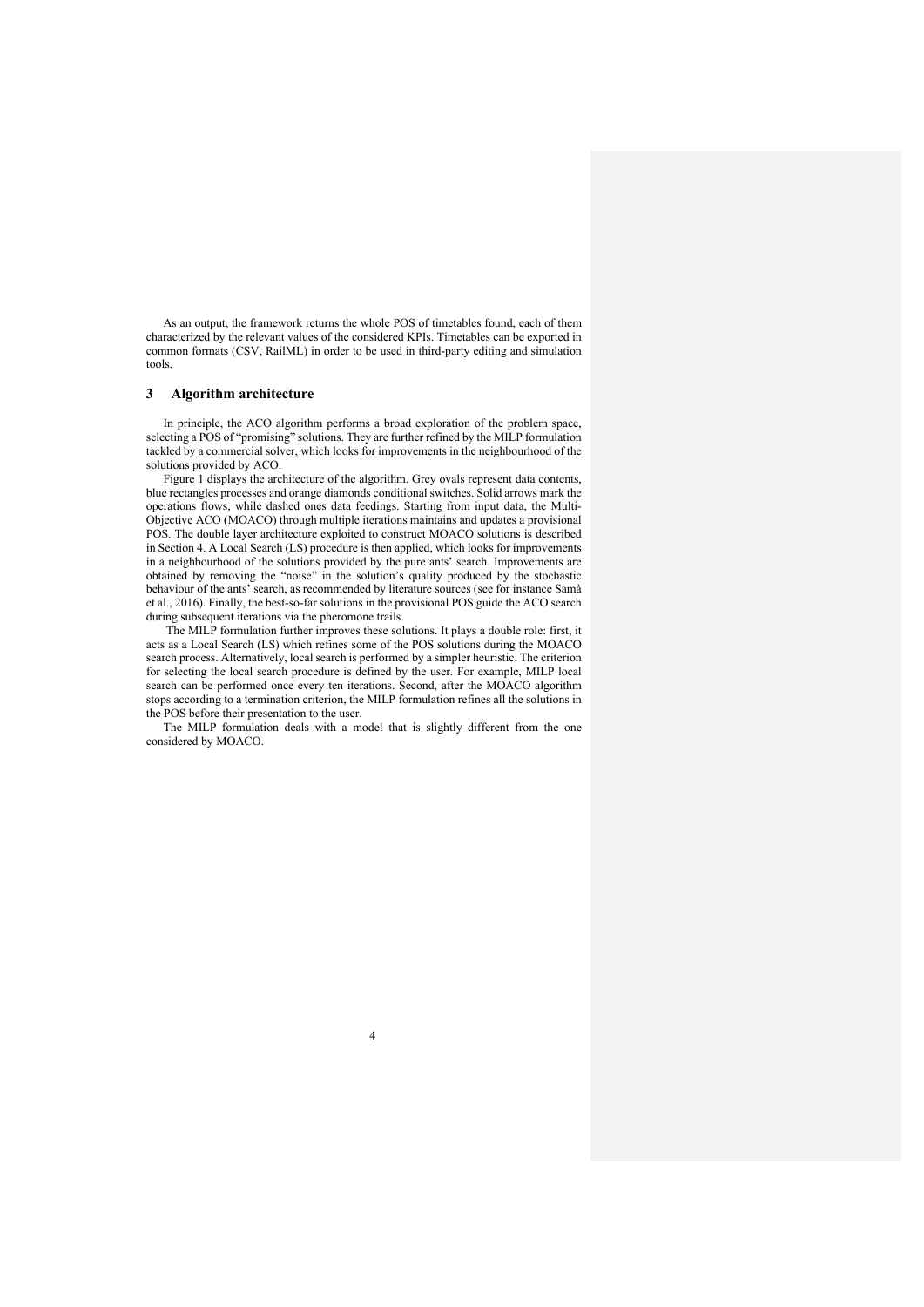

Figure 1. Global architecture of the algorithm.

On the one hand, conflict constraints (both in line stretches and in station tracks) are relaxed within the MOACO algorithm to improve its searching capability. In particular, MOACO uses an additional objective, i.e., the minimization of conflicts. As it is explained in Section 4, priority is accorded to conflict minimization with respect to the other objectives. Yet, some residual conflicts may remain in the MOACO timetables. They are solved (if possible) in the MILP stage, which considers conflict constraints as hard ones.

On the other hand, MOACO enforces rigid regular intervals between trains of the same train group. This permits to dramatically speed-up the exploration. However, it makes it impossible to profit of periodicity tolerances (defined as input data) to solve conflicts and improve objective function values. In the MILP formulation, train paths are free to vary exploiting the abovementioned tolerances.

## **4 MOACO for the TTP**

In this section, we provide an overview of our original Ant Colony Optimization algorithm for the multi-objective automatic railway timetable generation. The proposed ACO is a multi-objective extension of the Max-Min Ant System algorithm. The designed ACO extension follows the guidelines proposed by López-Ibáñez and Stützle (2012) for multi-objective optimization.

In MOACO, we define a two-layer architecture. It applies to the TTP an approach already used for ACO applied to the Multi-Depot Vehicle Routing Problem (Yao et al. (2014)) and to the Course Timetabling Problem (Nothegger et al. (2012)). This two-layer architecture actually mimics the real-world timetabling procedure, performed mainly by hand by specialized timetable planners. Two basic actions can be identified in this procedure:

A1. The selection of the next train group to be scheduled. Here we also include the decision whether to schedule or not an optional train. Two main criteria may guide this choice:

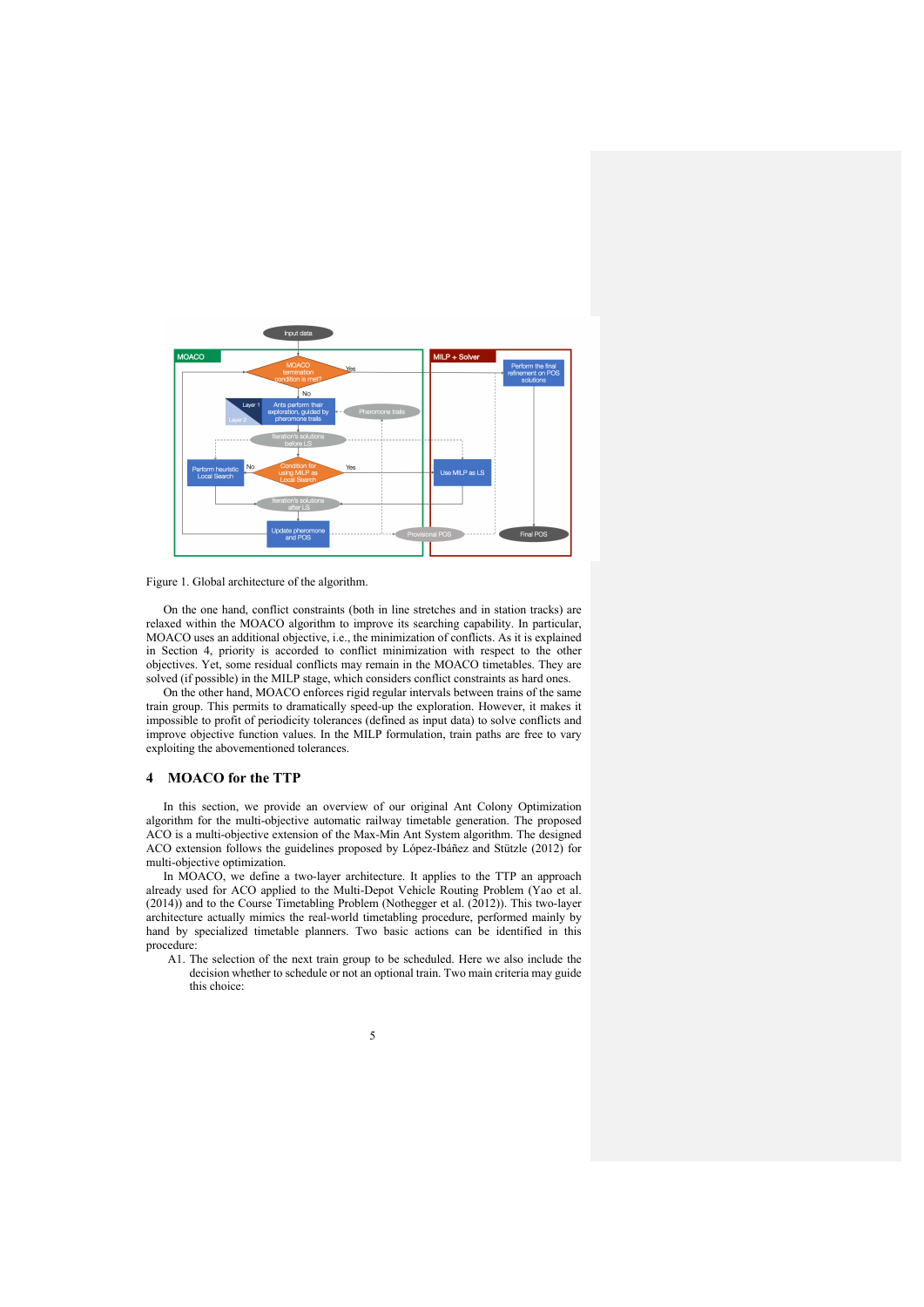- a. The priority of each train group, with respect to the other ones. In principle a higher priority train should follow its ideal timetable path more than a lower priority one. A train scheduled before another one is likely to be designed closer to its optimal path since it is subject to fewer constraints.
- b. In case of optional train groups, the estimation of existing conflicts with already scheduled ones. This may lead to the decision of not-scheduling a train group in case it is believed that it would not fit into an already populated timetable.
- A2. The scheduling of a certain train group within a timetable already populated by previously set train-paths. The scheduling will actually define the arrival and departure times, as well as the utilised station track, of the train group in each station of its journey.

In principle, an action A1 (selection of the next train group to be scheduled) is always followed by an action A2 (scheduling of the selected train group). A2 is skipped when A1 chooses not to schedule a certain train group. In reality, timetable planners iteratively repeat pairs of A1-A2 actions.

Exploiting this architecture, we define two types of graph to be explored by artificial ants in MOACO.

A Layer 1 graph is associated to actions of type A1. They concern the decision of which group of trains actually figure in the timetable and in which order they are scheduled.

A set of Layer 2 graphs is associated to actions of type A2. These are *time-expanded directed graphs* (TEG). They refer to path schedule decisions, considering one group of trains in each graph, as proposed by De Fabris et al. (2014). TEG's nodes represent discrete timetable events of the first train of the group, i.e. the arrival (or departure) at (from) a certain station, at a certain time, at a certain station track, with or without a stop. The definition of discrete timetable events requires to discretize time. A 30 seconds or 1 minute time discretization is suitable to the TTP. TEG's edges represent transitions, in stations or line stretches. A station transition represents a train stopping or passing at a certain station, while a line transition represents a train travelling from a station to the following one. Two fictious nodes "START" and "END" are included into a TEG, and a path linking them completely describes the timetable of the first train of each group.

Figure 2 shows an example of TEG for a trains group stopping at three stations. In station 2 it can use two different tracks, while in stations 1 and 3 only the main one can be used. Arrival and departure events at station 2-track 2 are represented with a different degree of transparency, as well as edges linking them. Yet, they respect the same time discretization. The fictious START and END nodes are shown as well. More than one edge can exit from station 2 arrival nodes: this means that different stop times can be chosen by the algorithm. On the contrary, only one edge exit from each departure node, i.e. run times are fixed in this example. In case of a pass, besides of a stop, was admissible in station 2, other two sets of nodes (for both tracks 1 and 2) should figure in the TEG.

These alternatives are presented with pairs of arrival and departure nodes with different degrees of transparency. For each degree, different nodes correspond to different times. The edges connecting most departure nodes from Station 1 and arrival nodes of Station 2 are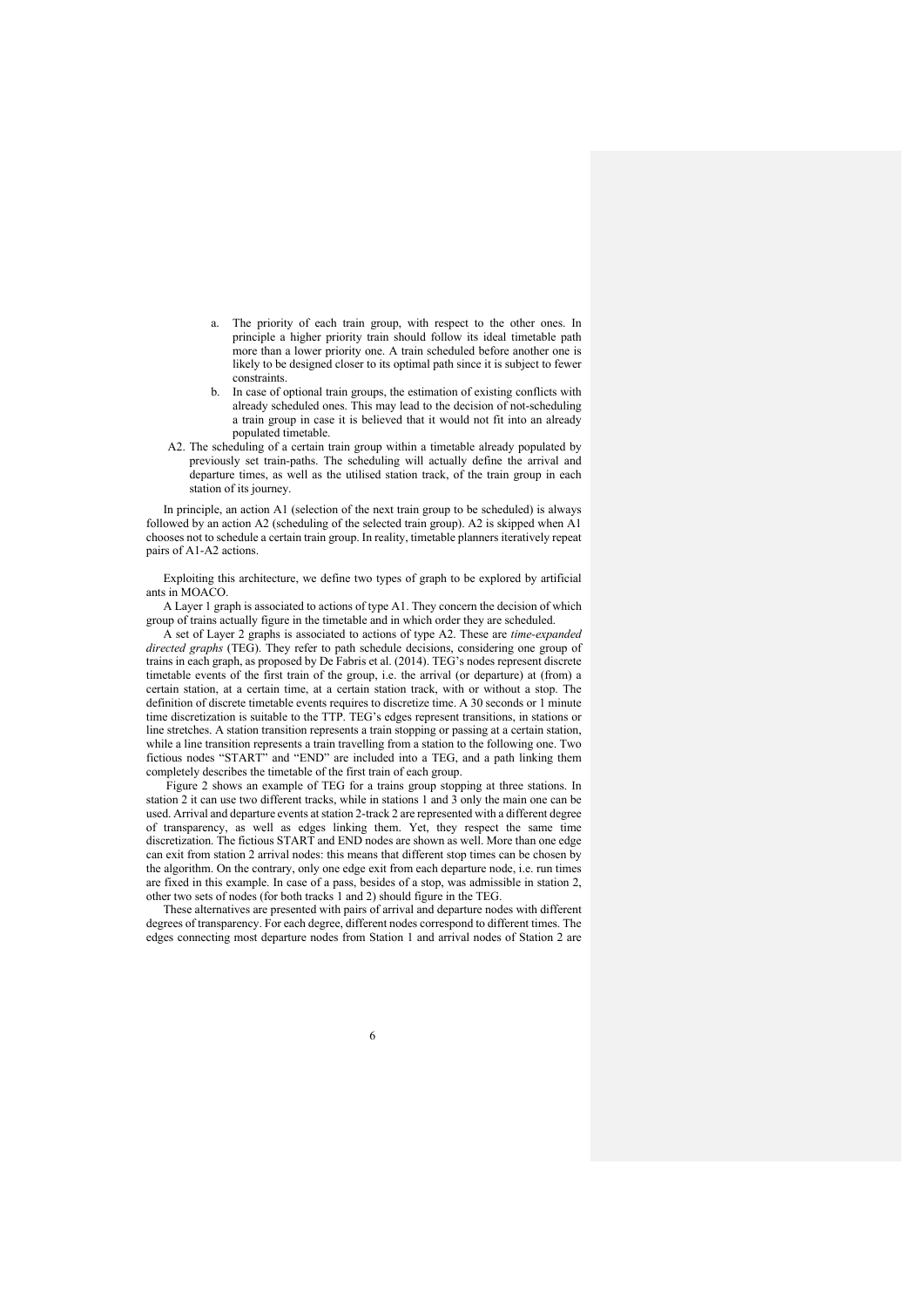## omitted for readability.



Figure 2. Example of a Layer 2 graph for a train group travelling through 3 stations.

Our ACO algorithm exploits this structure. We consider that a TTP solution (i.e. a railway timetable) is obtained by the combination of the following partial solutions (PS):

- A Layer 1 solution, which models the sequence of actions A1, defining:
	- o Which trains actually figure in the resulting timetable;
	- o The order in which these trains are scheduled.
- A set of Layer 2 solutions, one for each scheduled train. Each of them describes how a train is actually scheduled, in terms of arrival/departure times and used track in each station.

Nodes on the Layer 1 graph represent the decision to schedule or not a train. Directed edges indicate the reciprocal ordering of a pair of these decisions. A clique on the Layer 1 graph is a Layer 1 solution, and represents an ordered sequence of scheduling or notscheduling actions.

Figure 3 shows an example of this graph. Here, four train groups are given as input. Group 2 is optional, so it presents both the "schedule" and "not-schedule" nodes. The bold clique on the graph shown that Group 4 is scheduled first, before Group 1, Group 2, which is not actually scheduled, and Group 3.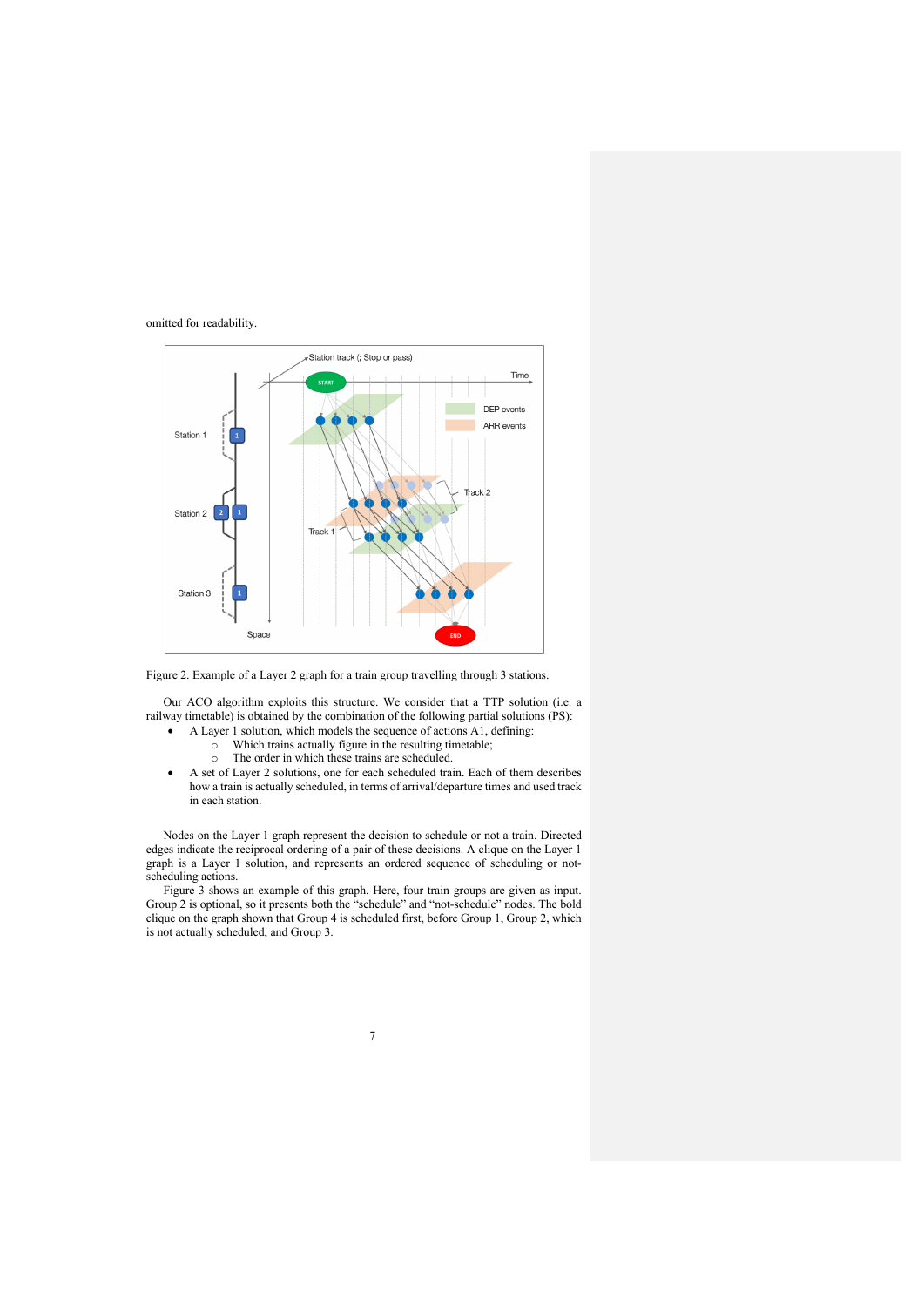

Figure 3. Example of a Layer 1 graph with 3 movable and 1 optional train groups. Bold edges represent a solution given by the sequence {S4, S1, NS2, S3}.

A path on the Layer 2 graph, i.e., a TEG path, is a Layer 2 solution. The TEG considered is the one corresponding to the first train of the group. Timetables of the other trains are directly defined considering the strict periodicity constraints (enforced during the ACO solution) between trains of the same group.

Each PS is constructed by the virtual ants by exploring a dedicated *construction graph*, with its own pheromone trail and heuristic information. Specifically, each ant starts choosing a Level 1 node, then, if this implies the schedule of a group, it builds a path on the corresponding Level 2 graph, before choosing the next Level 1 node. During the construction of the TEG path, interactions with already-built L2 solutions are taken into account. In particular, for a given group, the path is chosen among those that minimize (and possibly avoid) conflicts with already scheduled ones. Within this set, the path is constructed according to pheromone trail and heuristic information. This permits to prioritize the minimization of conflicts with respect to other objectives. This procedure continues until decisions are made for all groups at Level 1.

We model our MOACO after Max-Min Ant Systems (MMAS, Stützle and Hoos, 1997, 2000), an ACO variant which proved effective for a large number of different combinatorial problem. We implement a clique pheromonal strategy for Layer 1 (Solnon and Bridge, 2006), and a more classical path strategy for Layer 2. To the best of our knowledge, this hybridisation is a novel contribution to the field of ACO.

We extend the MMAS approach to the multi-objective variant following the multicolony architecture proposed by López-Ibáñez and Stützle (2012). Each colony mostly focuses on one objective, and it uses its own pheromone matrices and set of aggregation weights to blend together pheromone and heuristic information (relevant to different objectives) during the ants' search. Colonies perform each iteration independently from each other. At the end of each iteration, the approximation of the Pareto Optimal Set is updated with the new solutions obtained. Previously obtained solutions of lower quality, are discarded. Finally, POS solutions update colonies' pheromone matrices. To this purpose, the POS is split into equal-cardinality non-disjoint subsets, in such a way that solutions in each subset are the best according to an objective. Each subset of solutions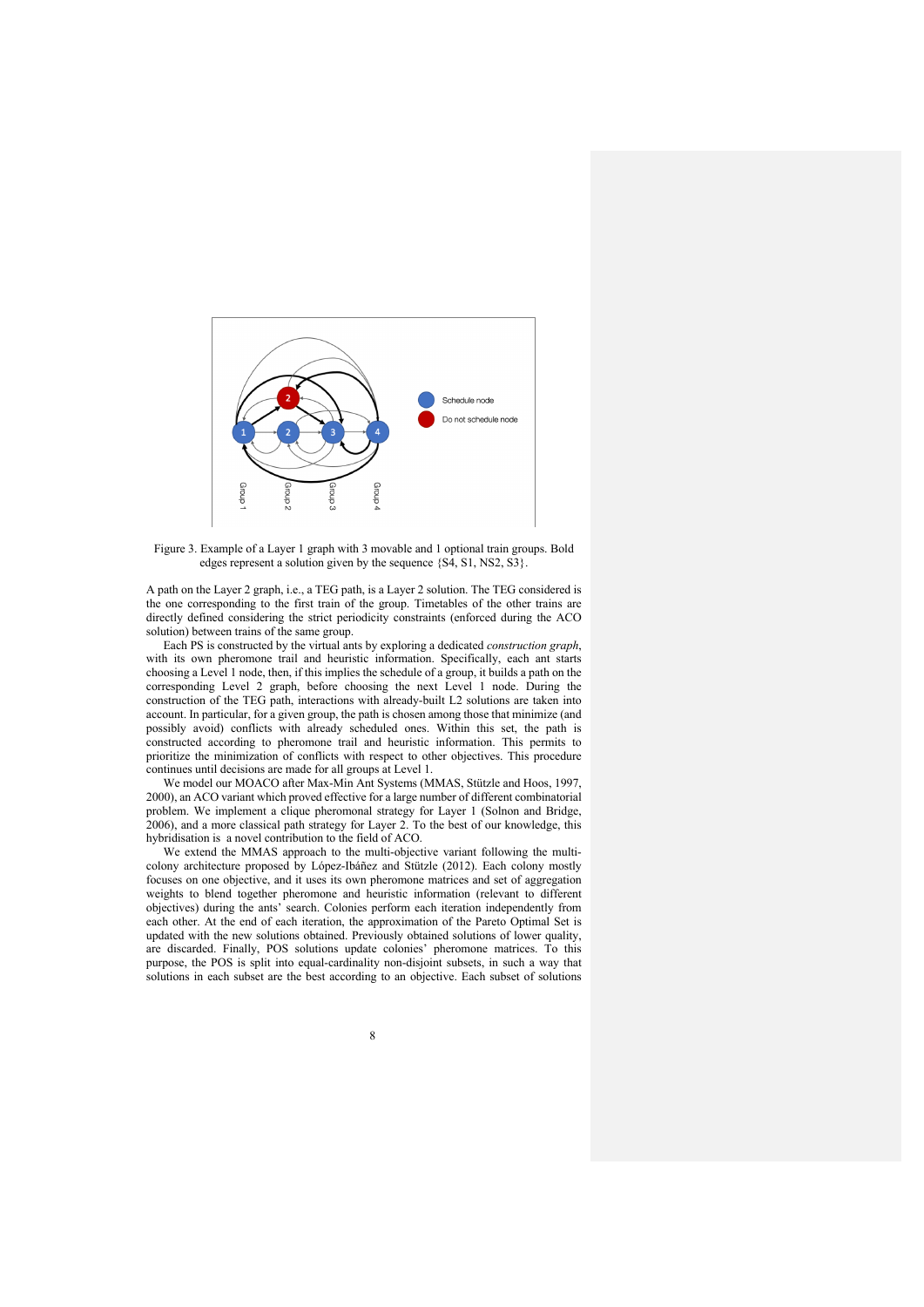updates the pheromone of the colony which focuses on the objective in point.

The proposed MOACO features a remarkable number of parameters, which can hardly be tuned manually. The tuning will be performed by means of the IRACE tool (López-Ibáñez et al., 2011). It automatically selects the best configuration of continuous, discrete and cardinal parameters among those defined as an input, considering a set of reference problem instances. This is an open-access state-of-the-art tuning procedure, which can be applied both to single and multi-objective problems. It is based on advanced machine learning techniques.

# **5 The MILP formulation**

As anticipated, the MILP formulation takes care of further refining the MOACO solutions. By exploiting the periodicity tolerance of trains belonging to the same group, and by thoroughly exploring the neighbourhood of MOACO solutions, it produces conflict-free solutions (according to the definition given in Section 2) and further improves their quality. To this purpose, time variable domains are tight intervals centred at the values belonging to the MOACO solutions. Hence, within these intervals:

- The whole periodic train groups can shift in time;
- Each single train of a group can change its station timing and track running time with respect to the group's strictly periodic pattern.

The restricted variable domains, allows (in principle) for a fast solution process. This process can either return the optimal solution of the restricted instance, or an infeasibility due to the modelling of conflicts as hard constraints.

The MILP formulation is modelled after those proposed by Mannino et al. (2015) and Pellegrini et al. (2015). It is omitted here for lack of space. It minimizes the weighted sum of the objectives described in the introduction. The same set of aggregation weights which produced the original MOACO solution is used to this purpose. It is worthwhile to point out that, with this approach, not all the timetables obtained by refining the MOACO POS will belong to the new POS.



Figure 4. Graphical representation of the MILP operation in the objectives space.

 $\overline{q}$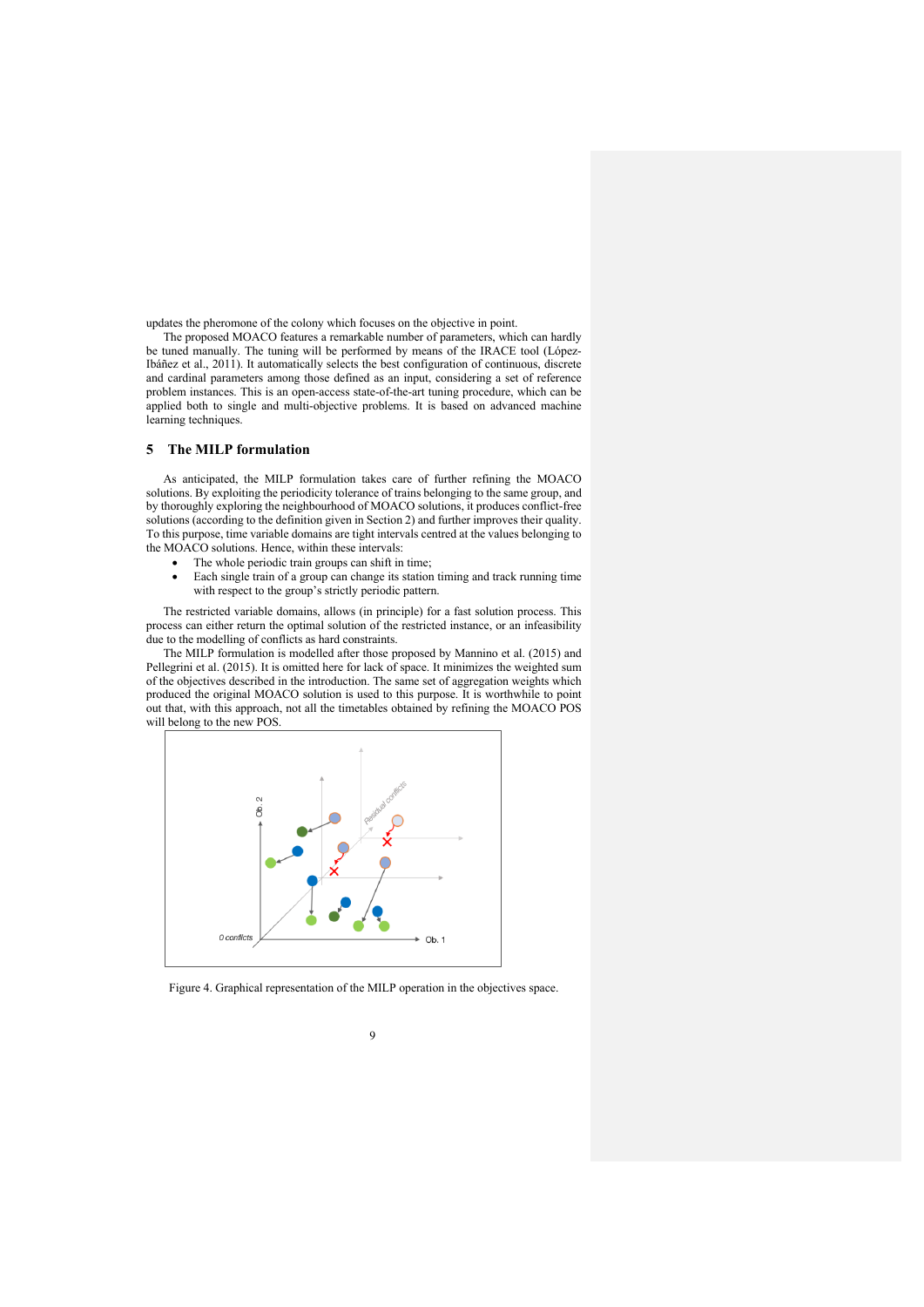Figure 4Figure 4 provides a graphical representation of the operation of the MILP formulation stage in the objective function space. Two objectives are considered here. MOACO solutions are blue points. Some are conflict-free, other not (the red-circled ones). Dark blue points represent the POS provided by MOACO. Green points are MILP solutions obtained starting from MOACO ones. Not all MOACO solutions with residual conflict can be converted into a conflict free timetable (red crosses). A new POS is originated by the MILP solutions. Light green points represent MILP solutions which belong to this new POS, while dark green points do not.

## **6 Conclusions**

This paper presents an overview of an original framework for the automatic generation of railway timetables, performed on a macroscopic infrastructure and operation model. This framework is to be integrated into a tool prototype to be used by Norwegian railways for strategic timetabling.

The tool prototype will be a standalone executable, which will read the input dataset, invoke the timetabling algorithm, monitor the solution process and finally navigate, analyse and export solutions. A specifically-designed module of the tool will allow the user to edit, load and record custom configurations of the algorithm parameters, or to call an automated procedure based on the IRACE tool to perform a new algorithm tuning.

To overcome the complexity of creating timetables on a complete network, strategic timetabling projects normally partitions the network into regions, either studying one specific region, or developing regional strategic timetables which are then merged carefully. The algorithmic framework is currently being tested on a set of such regional instances, designed on the Trondheim and Bergen lines as well as to the eastern Oslo node, belonging to the Norwegian Railways. These three areas permit to define instances which cover a variety of operative conditions and with a scalable complexity in the input timetable data. This allows testing the algorithm performance in different application cases, representative of the real timetabling practice in Norway.

An extensive testing campaign is currently being carried out on these instances, benefitting of the feedback of experienced timetable planners from both Jernbanedirektoratet and TrenoLab, who analyse the timetables produced by the tool. Our preliminary results are promising, since they highlight how the proposed framework is capable to properly handle real-size instances and to provide in reasonable time timetables that are deemed meaningful and realistic. They show that a proper tuning of the algorithm parameters is crucial to ensure a good performance, making it necessary to resort to automatic tuning procedures.

As a mere example, a test has been performed on the Bergen railway, a 370 km long single-track line with more than 35 intermediate stations. Three infrastructure alternatives and 6 different service concepts (with up to 76 trains, of which 22 were optional ones) produced 18 different test scenarios. The process of calculating a conflict POS for all the scenarios (with a total of more than 250 produced timetables) was carried out in about 8.5 h.

### **Acknowledgements**